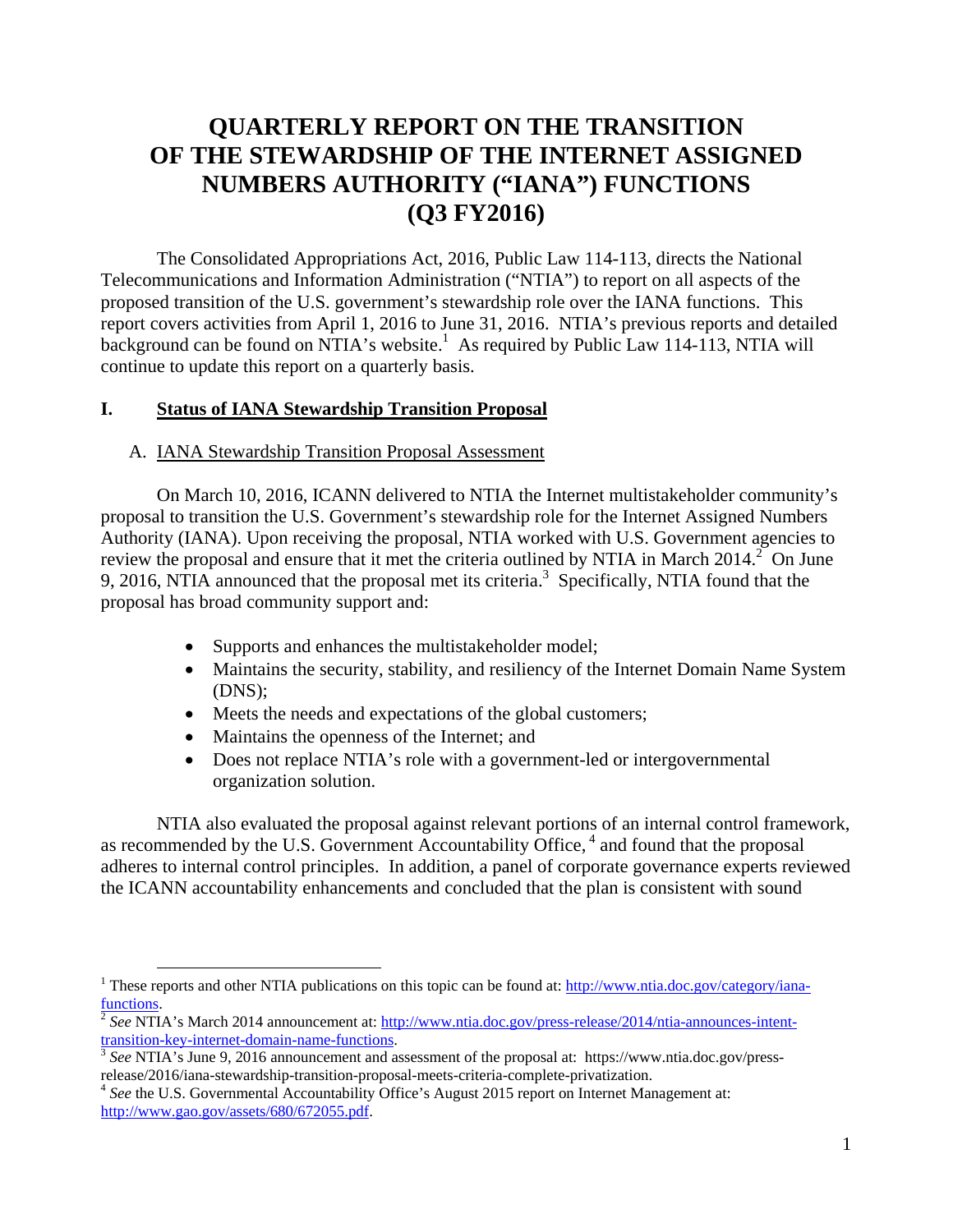principles of good governance.<sup>5</sup> NTIA's full assessment report is available at https://www.ntia.doc.gov/files/ntia/publications/combined\_iana\_stewardship\_transition\_assessment \_report.pdf.

Industry and civil society stakeholders have praised the proposed transition and NTIA's assessment.<sup>6</sup> For example, the Internet Association, Computer & Communications Industry Association (CCIA), and the Internet Infrastructure Coalition (i2 Coalition) said "[t]he internet economy applauds NTIA for its deliberative and thorough work" and further stated they believe the transition proposal provides "the internet with the best path forward for self-governance."<sup>7</sup> The U.S. Council for International Business said "NTIA's approval of the plan highlights its strength and the broad support it has received from all stakeholders."<sup>8</sup> The U.S. Chamber of Commerce said it "appreciates the thorough analysis put forth by NTIA" and that it continues to "support the longplanned transition of IANA functions and the much-needed improvements to overall ICANN accountability."<sup>9</sup> Freedom House stated that "NTIA's announcement brings us another step closer to ensuring that the internet remains an open platform."<sup>10</sup> The Internet Society's Kathy Brown said NTIA's assessment "reaffirms the value and power of the multistakeholder bottom-up process" and "puts to rest any concern about capture or control of IANA by any one stakeholder."<sup>11</sup> Former Homeland Security Secretary Michael Chertoff and retired Vice Chairman of the Joint Chiefs of Staff James Cartwright recently stated that "we support this stewardship transition, as it will pave the way for American values and the free and open Internet around the world."

# B. NTIA Engagement

In releasing its assessment report, NTIA notified ICANN Board Chairman Steve Crocker that NTIA had completed its assessment of the IANA Stewardship Transition Proposal and requested that ICANN provide an implementation planning status report to NTIA by August 12, 2016.<sup>12</sup> Chairman Crocker confirmed that ICANN will deliver this report<sup>13</sup> assessing whether ICANN can complete all of the transition-related planning work by the September 30, 2016, expiration of the IANA functions contract.

<sup>&</sup>lt;sup>5</sup> *See* Corporate Governance Report at:<br>https://www.ntia.doc.gov/files/ntia/publications/attachment 6 corporate governance report.pdf.

<sup>&</sup>lt;sup>6</sup> See NTIA Blog "What They're Saying: Reaction to NTIA's Assessment of the IANA Stewardship Transition Proposal: https://www.ntia.doc.gov/blog/2016/what-they-re-saying-reaction-ntia-s-assessment-iana-stewardship-

transition-proposal.<br><sup>7</sup> *See* the IA, CCIA, and i2 Coalition statement at: https://internetassociation.org/internet-association-ccia-i2coalition-<br>statement-on-the-ntia-report-on-the-icann-transition-proposals/.

<sup>&</sup>lt;sup>8</sup> See USCIB's statement at: http://www.uscib.org/uscib-hails-us-approval-of-internet-stewardship-transition-proposal-2/. 9  *See* the U.S. Chamber of Commerce's statement at: https://www.uschamber.com/press-release/us-chamber-statement-

ntia-support-icann-transition-plan.<br><sup>10</sup> See Freedom House's statement at: https://freedomhouse.org/article/us-moves-privatize-oversight-internet-domain-

name-system.<br><sup>11</sup> *See* the Internet Society's statement at: https://www.internetsociety.org/blog/public-policy/2016/06/important-nextstep-iana-stewardship-transition-ntia-says-proposal-meets.<br><sup>12</sup> *See* NTIA's letter to ICANN Board Chairman Steve Crocker at:<br>https://www.ntia.doc.gov/files/ntia/publications/crocker\_transmittal letter 20160609.pdf.

<sup>&</sup>lt;sup>13</sup> See ICANN Board Chairman Steven Crocker's response to NTIA at:

https://www.icann.org/en/system/files/correspondence/marby-to-strickling-06jun16-en.pdf.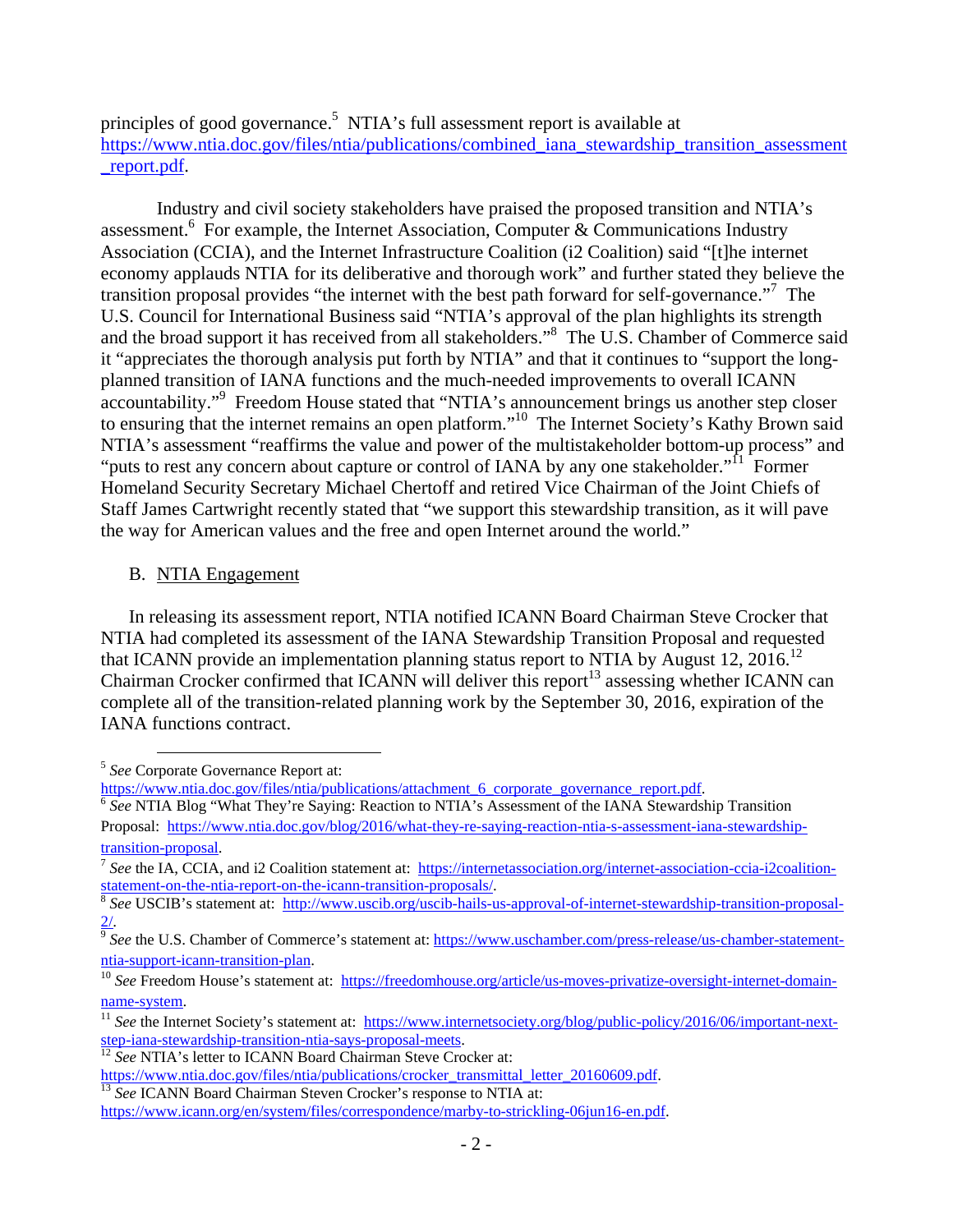NTIA briefed Congressional staff on June 8, 2016, in advance of releasing its report. On June 9, 2016, NTIA officially notified Congress of the release of its assessment report and an outline of the next steps.<sup>14</sup> Additionally, NTIA sent a letter to Senators John Thune and Marco Rubio informing them that NTIA separately analyzed the recommendations they outlined in their July 2014 letter to ICANN and found that the IANA Stewardship Transition Proposal adequately addressed each recommendation.<sup>15</sup> NTIA also transmitted to Congress on June 9 an exchange of letters between NTIA and ICANN regarding the operation of U.S. Government-administered top-level domains (TLDs) reaffirming the U.S. Government's sole administrative authority over the .mil, .gov, .us, and .edu TLDs and that no change would be made to these TLDs without the express approval of the U.S. Government.<sup>16</sup>

NTIA attended ICANN56 in Helsinki, Finland from June 27 through June 30, 2016, during which it represented the U.S. Government on the Government Advisory Council (GAC) and monitored the deliberations of the Cross Community Working Group on Enhanced Accountability on further enhancements to ICANN's accountability and transparency.

# **II. Transition Timing and Next Steps**

The next step in the transition is for ICANN to deliver its implementation status report on or around August 12, 2016. NTIA will continue to provide timely updates to Congress in addition to quarterly written reports as the process continues.

## **III. Conclusion**

For the last 18 years, the U.S. Government has worked closely with businesses, civil society groups, governments, and technical experts to develop a multistakeholder, private sector-led system for the global coordination of the Internet DNS. NTIA's announcement in 2014 initiated the final step in the privatization process by asking ICANN to convene global stakeholders to develop a transition plan. The two years of effort by the Internet multistakeholder community to develop the transition plan reflect truly historic and unprecedented work. NTIA believes that the plan developed by the community has strengthened the multistakeholder process and will result in ICANN's becoming even more directly accountable to the customers of the IANA functions and to the broader Internet community. The proposal also ensures the continued leadership of the private sector in making decisions related to the technical underpinning of the Internet. NTIA appreciates

<sup>&</sup>lt;sup>14</sup> *See* NTIA's letter to Members of Congress at:

https://www.ntia.doc.gov/files/ntia/publications/ntia\_letter\_to\_congress\_transmitting\_ntias\_assessment\_of\_iana\_transiti on\_proposal\_06.09.16.pdf. 15 *See* NTIA's letter to Senators Thune and Rubio at:

https://www.ntia.doc.gov/files/ntia/publications/ntia\_letter\_to\_senators\_thune\_and\_rubio\_on\_iana\_transition\_06.09.16. pdf.<br><sup>16</sup> As stated in NTIA's June 9, 2016 letter to Members of Congress: "Also, to address questions raised by a few

Members of Congress, please be assured the operation of and responsibility for the .mil and .gov domains will not be impacted by the transition. ICANN cannot reassign the .mil, .gov, .edu, or .us domains without the approval of the U.S. Government. However, to ease all concerns, NTIA and ICANN have reaffirmed that the U.S. Government is the sole administrator of .mil, .gov, .edu, and .us and that no change can be made to these domains without the express approval of the U.S. Government." *See* Exchange of Letters – U.S. Government Administered TLDs at: https://www.ntia.doc.gov/page/exchange-letters-us-government-administered-tlds.